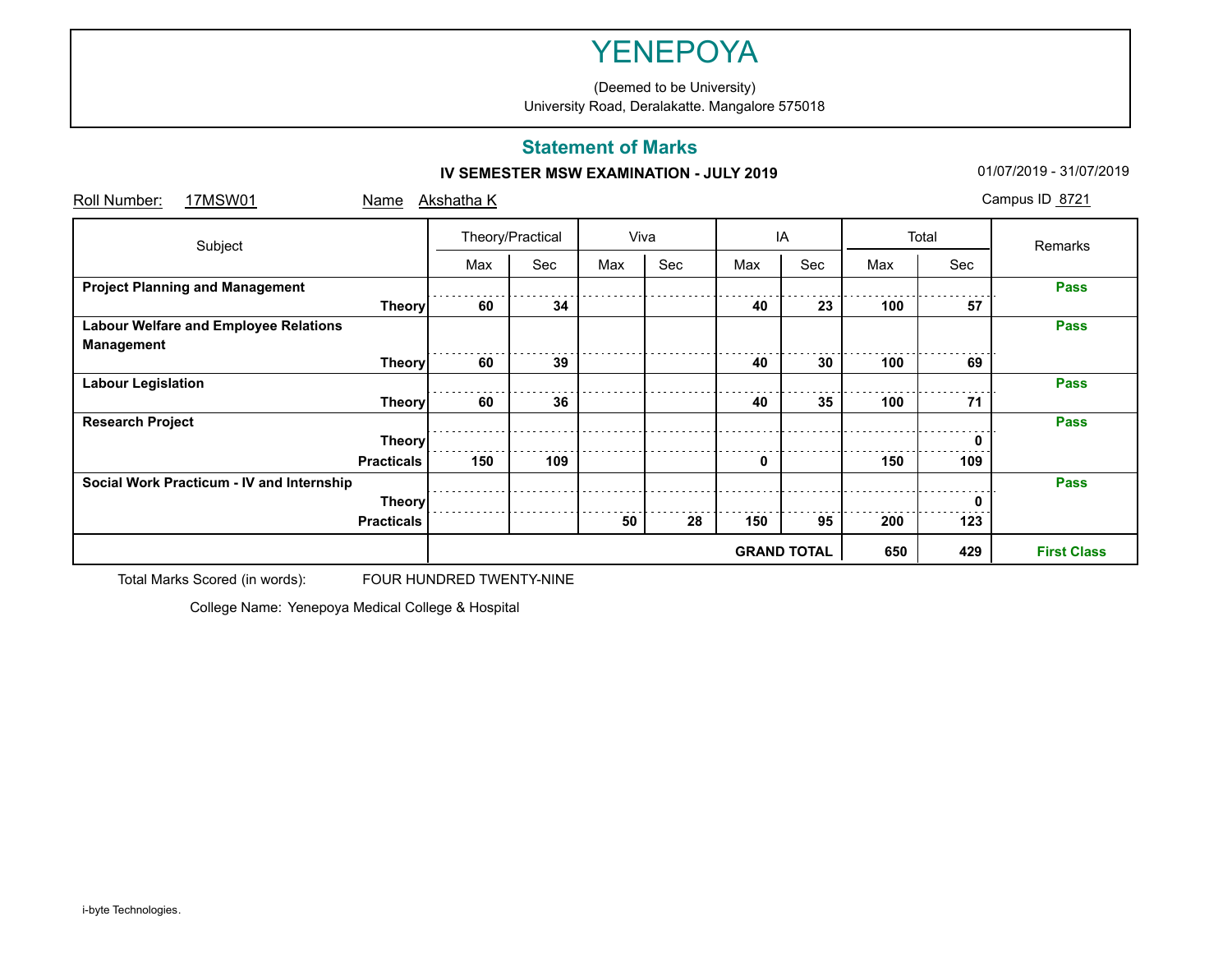(Deemed to be University) University Road, Deralakatte. Mangalore 575018

## **Statement of Marks**

### **IV SEMESTER MSW EXAMINATION - JULY 2019 101/07/2019 - 01/07/2019 - 31/07/2019**

| 17MSW03<br>Roll Number:                      | Name              | Kuzhothito Ringa |     |     |      |     |                    |     |       | Campus ID 8971     |
|----------------------------------------------|-------------------|------------------|-----|-----|------|-----|--------------------|-----|-------|--------------------|
| Subject                                      |                   | Theory/Practical |     |     | Viva |     | IA                 |     | Total | Remarks            |
|                                              |                   | Max              | Sec | Max | Sec  | Max | Sec                | Max | Sec   |                    |
| <b>Project Planning and Management</b>       |                   |                  |     |     |      |     |                    |     |       | <b>Pass</b>        |
|                                              | <b>Theory</b>     | 60               | 39  |     |      | 40  | 27                 | 100 | 66    |                    |
| <b>Labour Welfare and Employee Relations</b> |                   |                  |     |     |      |     |                    |     |       | <b>Pass</b>        |
| <b>Management</b>                            |                   |                  |     |     |      |     |                    |     |       |                    |
|                                              | <b>Theory</b>     | 60               | 46  |     |      | 40  | 36                 | 100 | 82    |                    |
| <b>Labour Legislation</b>                    |                   |                  |     |     |      |     |                    |     |       | <b>Pass</b>        |
|                                              | <b>Theory</b>     | 60               | 44  |     |      | 40  | 35                 | 100 | 79    |                    |
| <b>Research Project</b>                      |                   |                  |     |     |      |     |                    |     |       | <b>Pass</b>        |
|                                              | <b>Theory</b>     |                  |     |     |      |     |                    |     |       |                    |
|                                              | <b>Practicals</b> | 150              | 114 |     |      | 0   |                    | 150 | 114   |                    |
| Social Work Practicum - IV and Internship    |                   |                  |     |     |      |     |                    |     |       | <b>Pass</b>        |
|                                              | <b>Theory</b>     |                  |     |     |      |     |                    |     |       |                    |
|                                              | <b>Practicals</b> |                  |     | 50  | 35   | 150 | 100                | 200 | 135   |                    |
|                                              |                   |                  |     |     |      |     | <b>GRAND TOTAL</b> | 650 | 476   | <b>Distinction</b> |

Total Marks Scored (in words): FOUR HUNDRED SEVENTY-SIX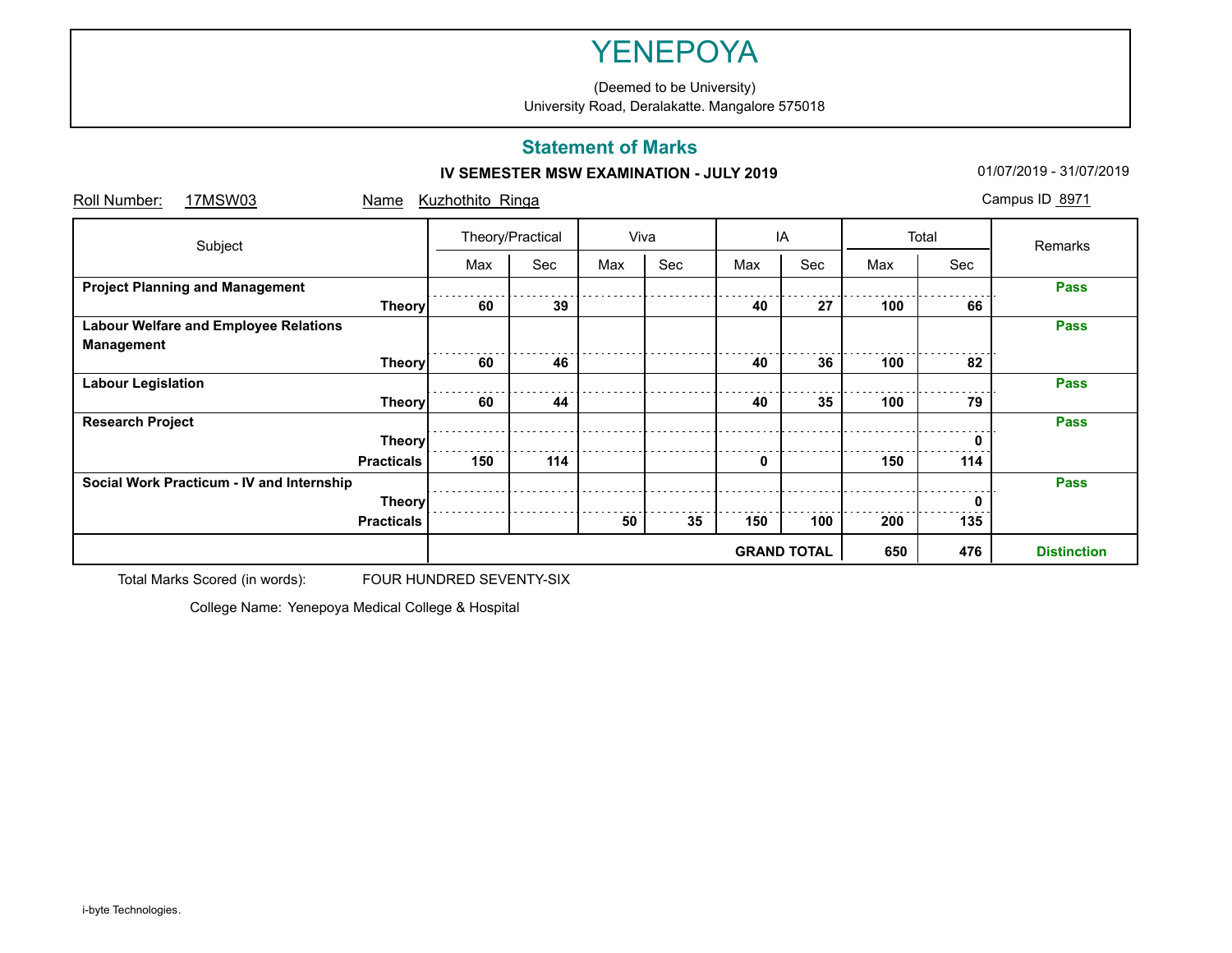(Deemed to be University) University Road, Deralakatte. Mangalore 575018

## **Statement of Marks**

### **IV SEMESTER MSW EXAMINATION - JULY 2019 101/07/2019 - 01/07/2019 - 31/07/2019**

| <b>17MSW08</b><br>Roll Number:               | Name              | Swathi S         |     |     |      |     |                    |     |       | Campus ID 8720     |  |
|----------------------------------------------|-------------------|------------------|-----|-----|------|-----|--------------------|-----|-------|--------------------|--|
| Subject                                      |                   | Theory/Practical |     |     | Viva |     | IA                 |     | Total | Remarks            |  |
|                                              |                   | Max              | Sec | Max | Sec  | Max | Sec                | Max | Sec   |                    |  |
| <b>Project Planning and Management</b>       |                   |                  |     |     |      |     |                    |     |       | <b>Pass</b>        |  |
|                                              | <b>Theory</b>     | 60               | 46  |     |      | 40  | 32                 | 100 | 78    |                    |  |
| <b>Labour Welfare and Employee Relations</b> |                   |                  |     |     |      |     |                    |     |       | <b>Pass</b>        |  |
| Management                                   |                   |                  |     |     |      |     |                    |     |       |                    |  |
|                                              | <b>Theory</b>     | 60               | 44  |     |      | 40  | 37                 | 100 | 81    |                    |  |
| <b>Labour Legislation</b>                    |                   |                  |     |     |      |     |                    |     |       | <b>Pass</b>        |  |
|                                              | <b>Theory</b>     | 60               | 49  |     |      | 40  | 36                 | 100 | 85    |                    |  |
| <b>Research Project</b>                      |                   |                  |     |     |      |     |                    |     |       | <b>Pass</b>        |  |
|                                              | <b>Theory</b>     |                  |     |     |      |     |                    |     |       |                    |  |
|                                              | <b>Practicals</b> | 150              | 117 |     |      | 0   |                    | 150 | 117   |                    |  |
| Social Work Practicum - IV and Internship    |                   |                  |     |     |      |     |                    |     |       | <b>Pass</b>        |  |
|                                              | <b>Theory</b>     |                  |     |     |      |     |                    |     |       |                    |  |
|                                              | <b>Practicals</b> |                  |     | 50  | 38   | 150 | 106                | 200 | 144   |                    |  |
|                                              |                   |                  |     |     |      |     | <b>GRAND TOTAL</b> | 650 | 505   | <b>Distinction</b> |  |

Total Marks Scored (in words): FIVE HUNDRED FIVE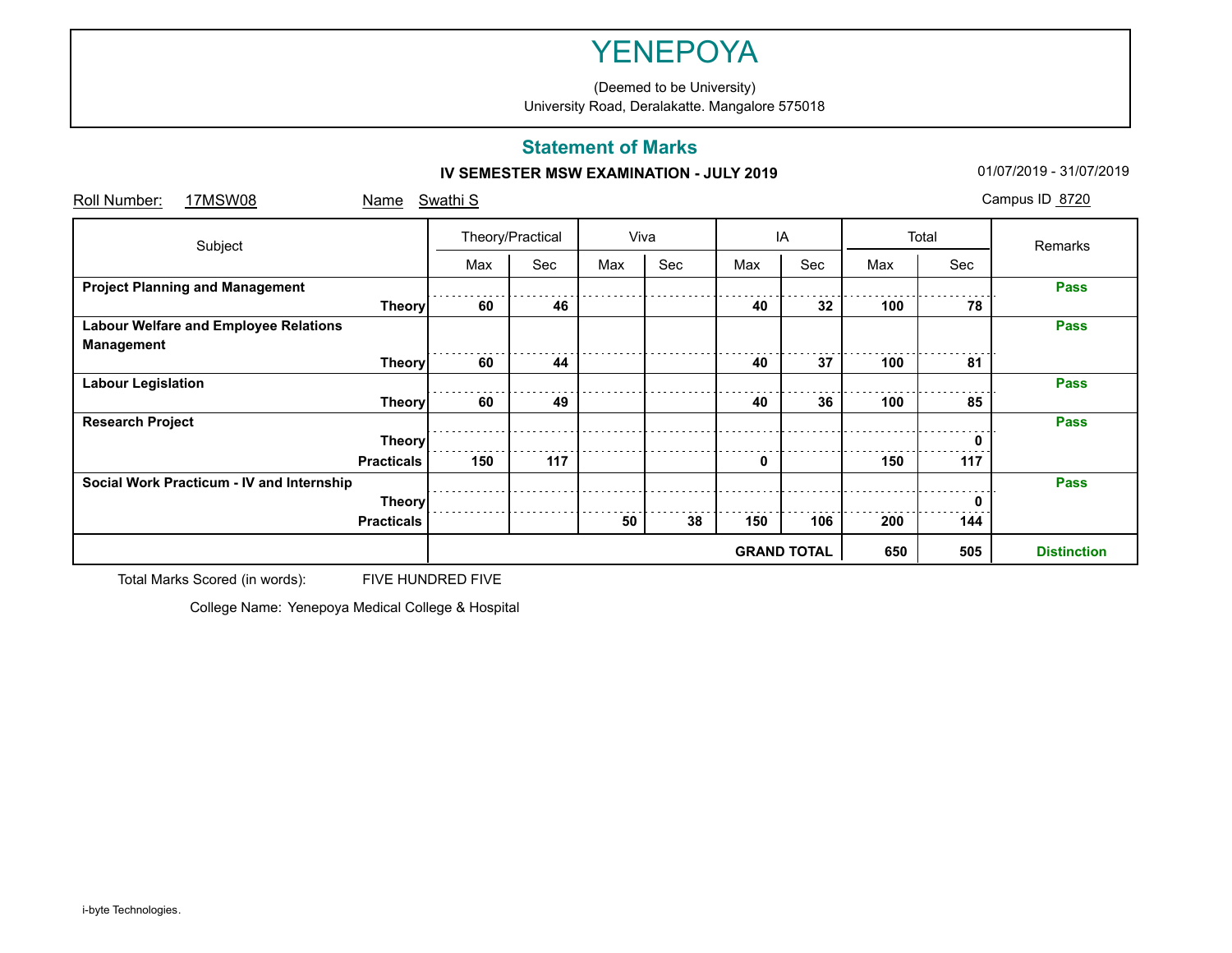(Deemed to be University) University Road, Deralakatte. Mangalore 575018

## **Statement of Marks**

### **IV SEMESTER MSW EXAMINATION - JULY 2019 101/07/2019 - 01/07/2019 - 31/07/2019**

| Roll Number:<br>17MSW02                      | Name              | Kavyashree       |     |     |      |     |                    |     |       | Campus ID 8260     |
|----------------------------------------------|-------------------|------------------|-----|-----|------|-----|--------------------|-----|-------|--------------------|
| Subject                                      |                   | Theory/Practical |     |     | Viva |     | IA                 |     | Total | Remarks            |
|                                              |                   | Max              | Sec | Max | Sec  | Max | Sec                | Max | Sec   |                    |
| <b>Project Planning and Management</b>       |                   |                  |     |     |      |     |                    |     |       | <b>Pass</b>        |
|                                              | <b>Theory</b>     | 60               | 43  |     |      | 40  | 32                 | 100 | 75    |                    |
| <b>Mental Health Care and Rehabilitation</b> |                   |                  |     |     |      |     |                    |     |       | <b>Pass</b>        |
|                                              | <b>Theory</b>     | 60               | 40  |     |      | 40  | 28                 | 100 | 68    |                    |
| Social Work in Public Health                 |                   |                  |     |     |      |     |                    |     |       | <b>Pass</b>        |
|                                              | <b>Theory</b>     | 60               | 47  |     |      | 40  | 31                 | 100 | 78    |                    |
| <b>Research Project</b>                      |                   |                  |     |     |      |     |                    |     |       | <b>Pass</b>        |
|                                              | <b>Theory</b>     |                  |     |     |      |     |                    |     |       |                    |
|                                              | <b>Practicals</b> | 150              | 114 |     |      | 0   |                    | 150 | 114   |                    |
| Social Work Practicum - IV and Internship    |                   |                  |     |     |      |     |                    |     |       | <b>Pass</b>        |
|                                              | <b>Theory</b>     |                  |     |     |      |     |                    |     |       |                    |
|                                              | <b>Practicals</b> |                  |     | 50  | 37   | 150 | 107                | 200 | 144   |                    |
|                                              |                   |                  |     |     |      |     | <b>GRAND TOTAL</b> | 650 | 479   | <b>Distinction</b> |

Total Marks Scored (in words): FOUR HUNDRED SEVENTY-NINE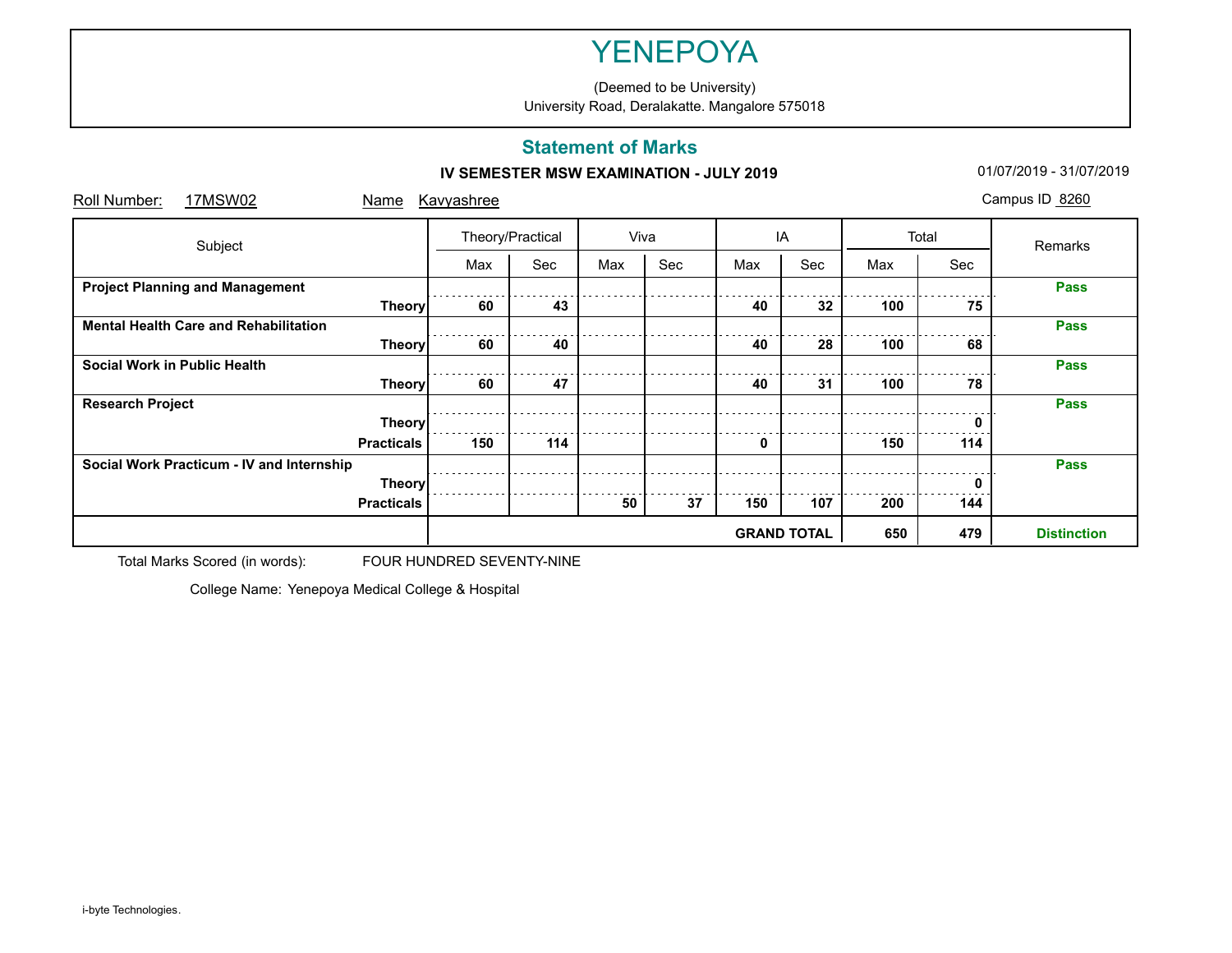(Deemed to be University) University Road, Deralakatte. Mangalore 575018

## **Statement of Marks**

### **IV SEMESTER MSW EXAMINATION - JULY 2019 101/07/2019 - 01/07/2019 - 31/07/2019**

| Roll Number:<br><b>17MSW04</b>               | Name              | Leeshma KA       |     |     |      |     |                    |     |       | Campus ID 8261     |
|----------------------------------------------|-------------------|------------------|-----|-----|------|-----|--------------------|-----|-------|--------------------|
| Subject                                      |                   | Theory/Practical |     |     | Viva |     | ΙA                 |     | Total | Remarks            |
|                                              |                   | Max              | Sec | Max | Sec  | Max | Sec                | Max | Sec   |                    |
| <b>Project Planning and Management</b>       |                   |                  |     |     |      |     |                    |     |       | <b>Pass</b>        |
|                                              | <b>Theory</b>     | 60               | 46  |     |      | 40  | 32                 | 100 | 78    |                    |
| <b>Mental Health Care and Rehabilitation</b> |                   |                  |     |     |      |     |                    |     |       | <b>Pass</b>        |
|                                              | <b>Theory</b>     | 60               | 43  |     |      | 40  | 29                 | 100 | 72    |                    |
| Social Work in Public Health                 |                   |                  |     |     |      |     |                    |     |       | <b>Pass</b>        |
|                                              | <b>Theory</b>     | 60               | 47  |     |      | 40  | 30                 | 100 | 77    |                    |
| <b>Research Project</b>                      |                   |                  |     |     |      |     |                    |     |       | <b>Pass</b>        |
|                                              | <b>Theory</b>     |                  |     |     |      |     |                    |     |       |                    |
|                                              | <b>Practicals</b> | 150              | 113 |     |      | 0   |                    | 150 | 113   |                    |
| Social Work Practicum - IV and Internship    |                   |                  |     |     |      |     |                    |     |       | <b>Pass</b>        |
|                                              | <b>Theory</b>     |                  |     |     |      |     |                    |     |       |                    |
|                                              | <b>Practicals</b> |                  |     | 50  | 37   | 150 | 109                | 200 | 146   |                    |
|                                              |                   |                  |     |     |      |     | <b>GRAND TOTAL</b> | 650 | 486   | <b>Distinction</b> |

Total Marks Scored (in words): FOUR HUNDRED EIGHTY-SIX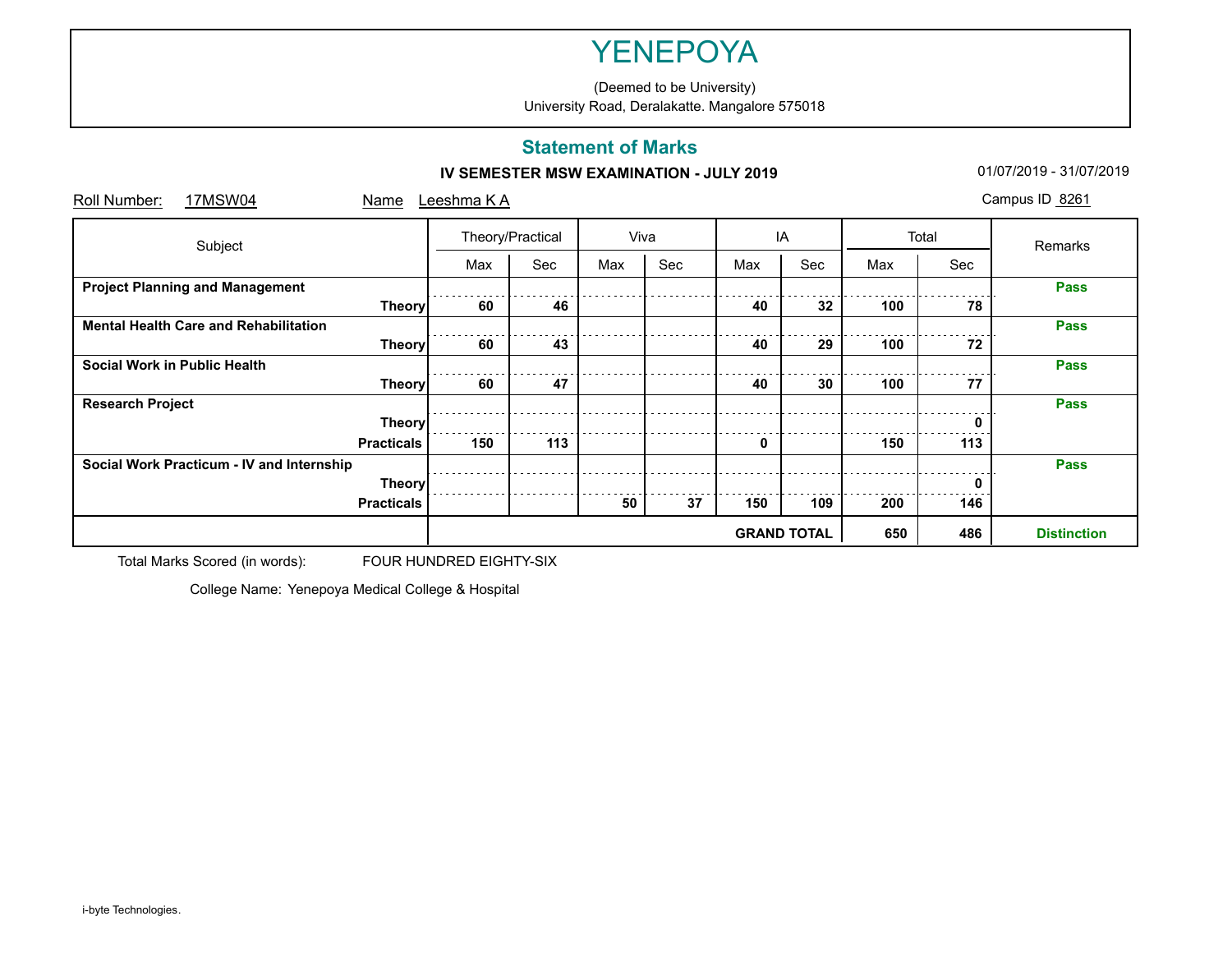(Deemed to be University) University Road, Deralakatte. Mangalore 575018

## **Statement of Marks**

### **IV SEMESTER MSW EXAMINATION - JULY 2019 101/07/2019 - 01/07/2019 - 31/07/2019**

| Roll Number:<br>17MSW05                      | Name              | <b>Namitha</b>   |     |     |      |     |                    |     |       | Campus ID 8259     |
|----------------------------------------------|-------------------|------------------|-----|-----|------|-----|--------------------|-----|-------|--------------------|
| Subject                                      |                   | Theory/Practical |     |     | Viva |     | IA                 |     | Total | Remarks            |
|                                              |                   | Max              | Sec | Max | Sec  | Max | Sec                | Max | Sec   |                    |
| <b>Project Planning and Management</b>       |                   |                  |     |     |      |     |                    |     |       | <b>Pass</b>        |
|                                              | <b>Theory</b>     | 60               | 40  |     |      | 40  | 31                 | 100 | 71    |                    |
| <b>Mental Health Care and Rehabilitation</b> |                   |                  |     |     |      |     |                    |     |       | <b>Pass</b>        |
|                                              | <b>Theory</b>     | 60               | 43  |     |      | 40  | 28                 | 100 | 71    |                    |
| Social Work in Public Health                 |                   |                  |     |     |      |     |                    |     |       | <b>Pass</b>        |
|                                              | <b>Theory</b>     | 60               | 46  |     |      | 40  | 31                 | 100 | 77    |                    |
| <b>Research Project</b>                      |                   |                  |     |     |      |     |                    |     |       | <b>Pass</b>        |
|                                              | <b>Theory</b>     |                  |     |     |      |     |                    |     |       |                    |
|                                              | <b>Practicals</b> | 150              | 108 |     |      | 0   |                    | 150 | 108   |                    |
| Social Work Practicum - IV and Internship    |                   |                  |     |     |      |     |                    |     |       | <b>Pass</b>        |
|                                              | <b>Theory</b>     |                  |     |     |      |     |                    |     |       |                    |
|                                              | <b>Practicals</b> |                  |     | 50  | 38   | 150 | 107                | 200 | 145   |                    |
|                                              |                   |                  |     |     |      |     | <b>GRAND TOTAL</b> | 650 | 472   | <b>Distinction</b> |

Total Marks Scored (in words): FOUR HUNDRED SEVENTY-TWO

College Name: Yenepoya Medical College & Hospital

i-byte Technologies.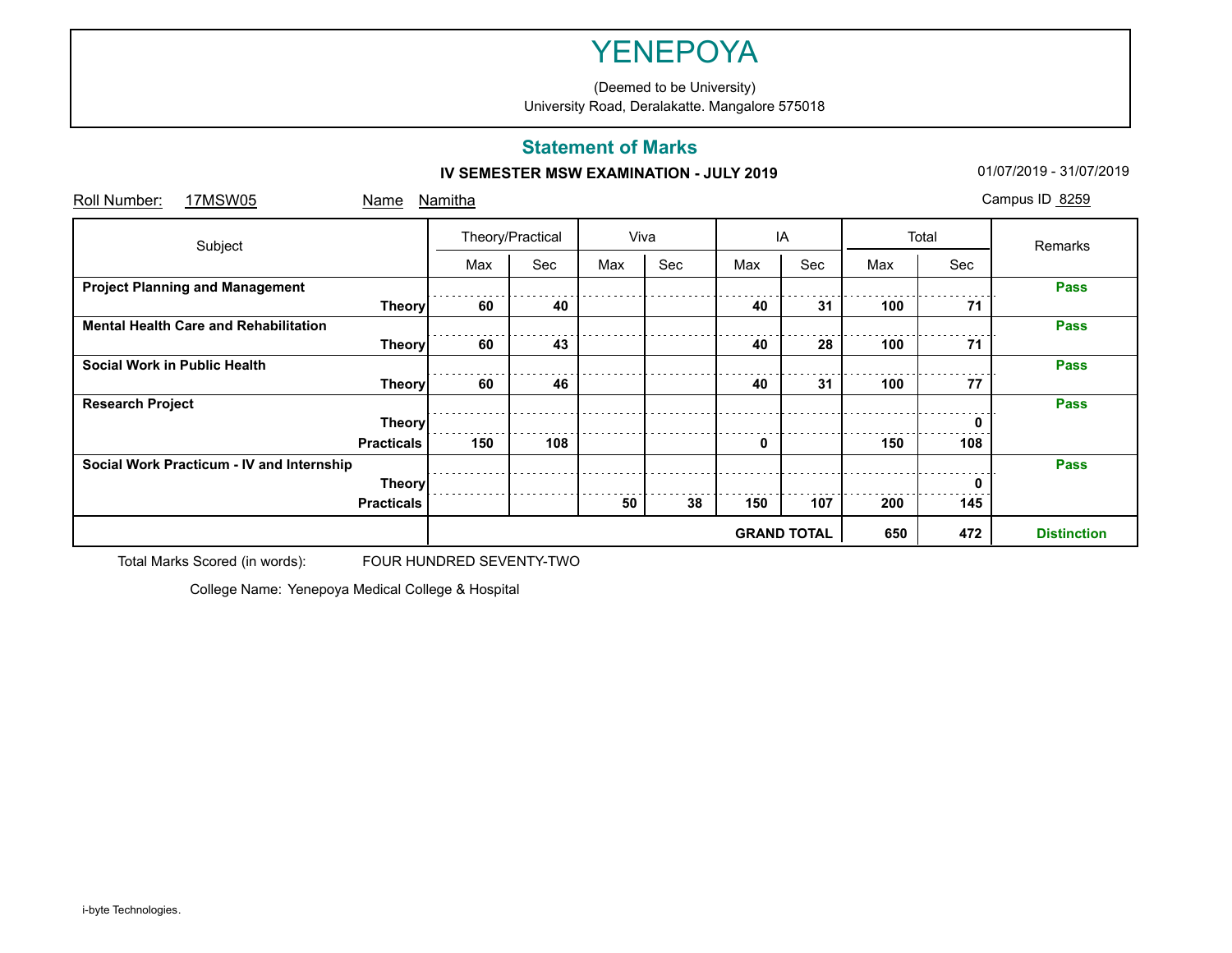(Deemed to be University) University Road, Deralakatte. Mangalore 575018

## **Statement of Marks**

### **IV SEMESTER MSW EXAMINATION - JULY 2019 101/07/2019 - 01/07/2019 - 31/07/2019**

| Roll Number:<br>17MSW06                      | Name              | Preethi Rosa     |     |     |      |     |                    |     |       | Campus ID 8258     |  |
|----------------------------------------------|-------------------|------------------|-----|-----|------|-----|--------------------|-----|-------|--------------------|--|
| Subject                                      |                   | Theory/Practical |     |     | Viva |     | ΙA                 |     | Total | Remarks            |  |
|                                              |                   | Max              | Sec | Max | Sec  | Max | Sec                | Max | Sec   |                    |  |
| <b>Project Planning and Management</b>       |                   |                  |     |     |      |     |                    |     |       | <b>Pass</b>        |  |
|                                              | <b>Theory</b>     | 60               | 43  |     |      | 40  | 30                 | 100 | 73    |                    |  |
| <b>Mental Health Care and Rehabilitation</b> |                   |                  |     |     |      |     |                    |     |       | <b>Pass</b>        |  |
|                                              | <b>Theory</b>     | 60               | 41  |     |      | 40  | 26                 | 100 | 67    |                    |  |
| Social Work in Public Health                 |                   |                  |     |     |      |     |                    |     |       | <b>Pass</b>        |  |
|                                              | <b>Theory</b>     | 60               | 44  |     |      | 40  | 30                 | 100 | 74    |                    |  |
| <b>Research Project</b>                      |                   |                  |     |     |      |     |                    |     |       | <b>Pass</b>        |  |
|                                              | <b>Theory</b>     |                  |     |     |      |     |                    |     |       |                    |  |
|                                              | <b>Practicals</b> | 150              | 105 |     |      | 0   |                    | 150 | 105   |                    |  |
| Social Work Practicum - IV and Internship    |                   |                  |     |     |      |     |                    |     |       | <b>Pass</b>        |  |
|                                              | <b>Theory</b>     |                  |     |     |      |     |                    |     |       |                    |  |
|                                              | <b>Practicals</b> |                  |     | 50  | 35   | 150 | 102                | 200 | 137   |                    |  |
|                                              |                   |                  |     |     |      |     | <b>GRAND TOTAL</b> | 650 | 456   | <b>Distinction</b> |  |

Total Marks Scored (in words): FOUR HUNDRED FIFTY-SIX